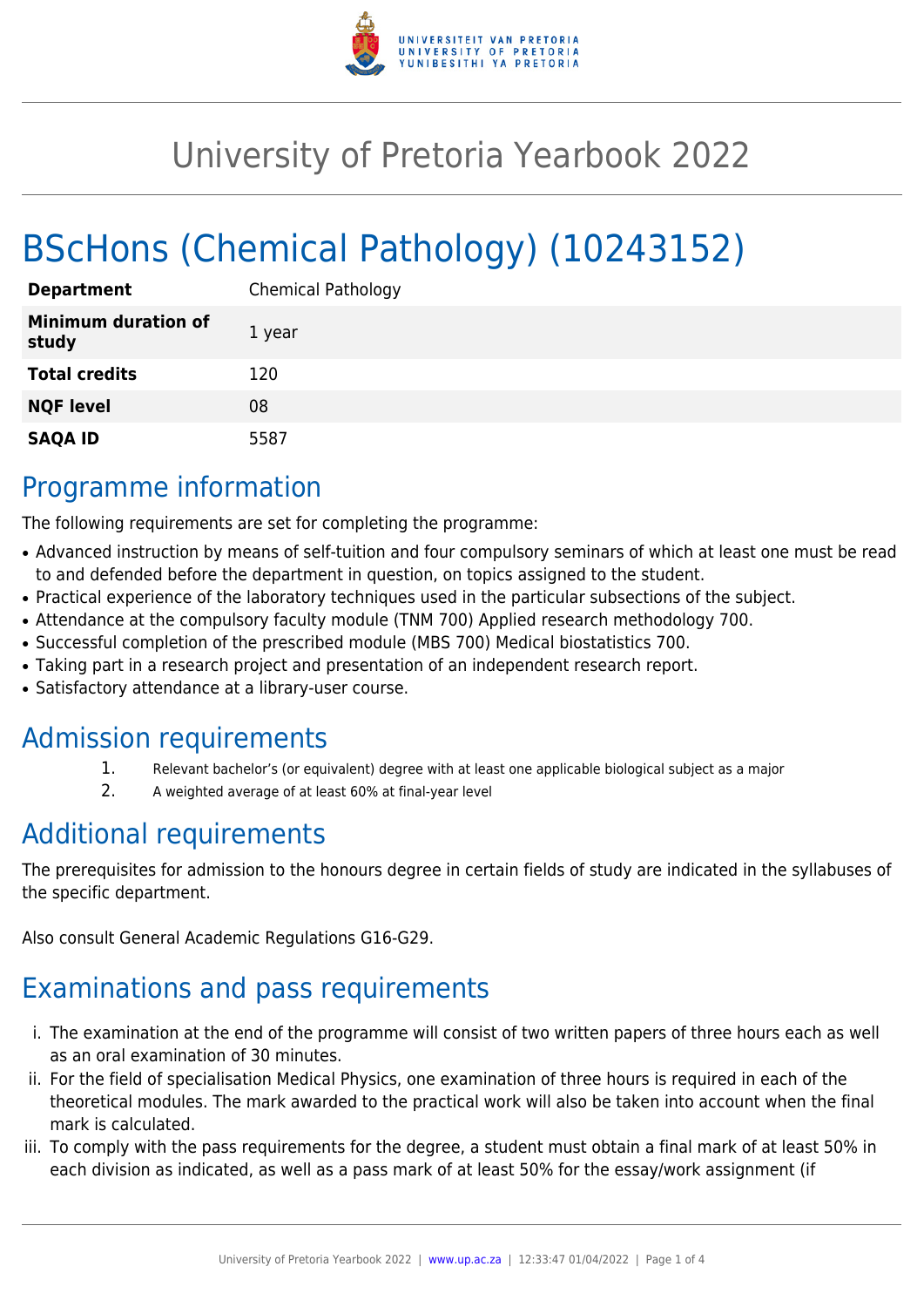

applicable). The stipulations regarding pass requirements for dissertations in the General Academic Regulations apply mutatis mutandis to essays.

iv. Also consult General Academic Regulation G.18 regarding Renewal of registration.

### Pass with distinction

The degree is conferred with distinction on a student who has obtained an average of at least 75% (not rounded) in the examination (written, oral, practical, etc).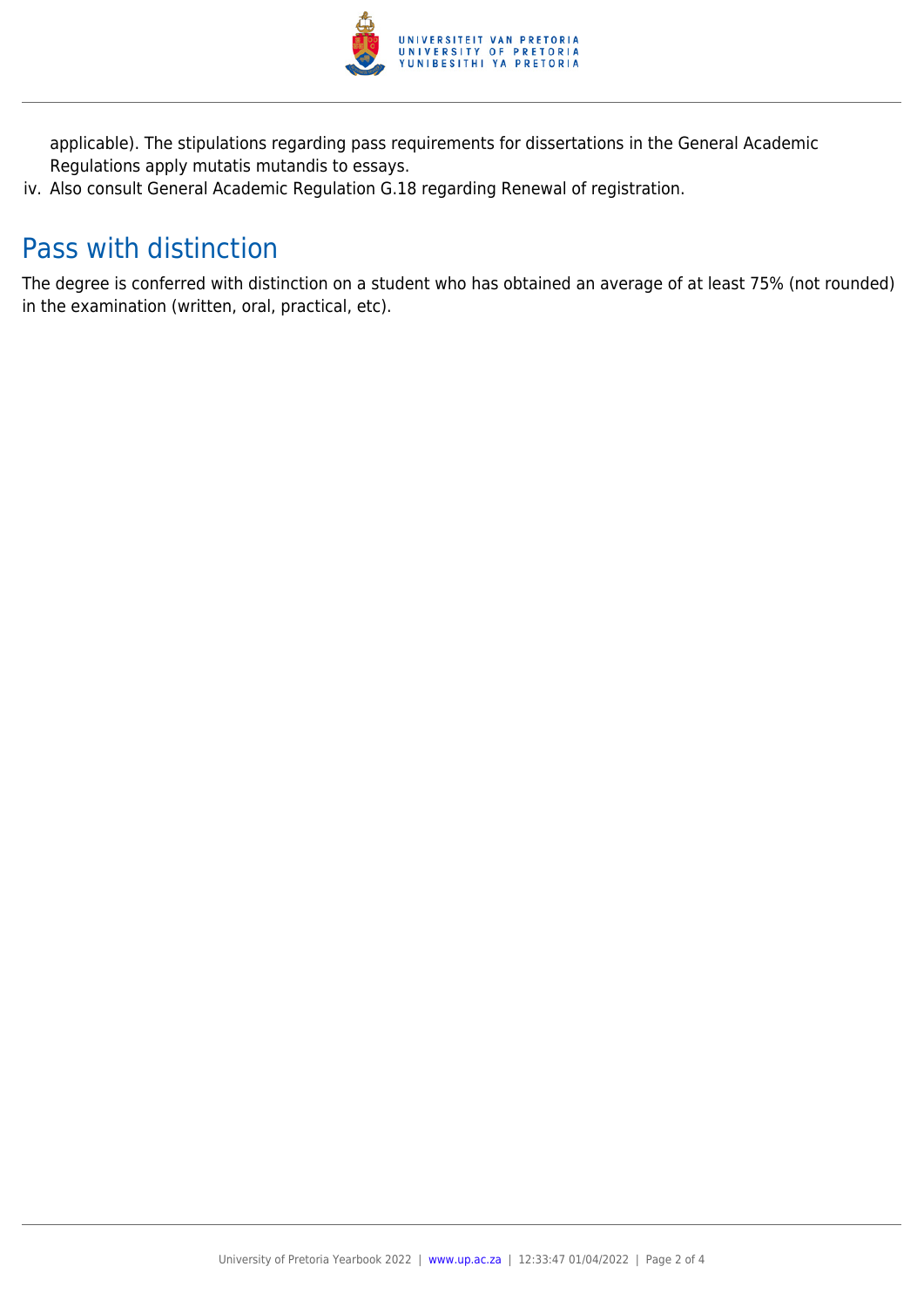

#### Curriculum: Final year

**Minimum credits: 120**

#### **Core modules**

#### **Chemical pathology 700 (CHP 700)**

| <b>Module credits</b>         | 100.00                         |
|-------------------------------|--------------------------------|
| <b>NQF Level</b>              | 08                             |
| <b>Prerequisites</b>          | No prerequisites.              |
| <b>Language of tuition</b>    | Module is presented in English |
| <b>Department</b>             | <b>Chemical Pathology</b>      |
| <b>Period of presentation</b> | Year                           |
|                               |                                |

#### **Medical biostatics 700 (MBS 700)**

| <b>Module credits</b>         | 20.00                          |
|-------------------------------|--------------------------------|
| <b>NQF Level</b>              | 08                             |
| <b>Contact time</b>           | 1 lecture per week             |
| <b>Language of tuition</b>    | Module is presented in English |
| <b>Department</b>             | <b>Statistics</b>              |
| <b>Period of presentation</b> | Semester 1                     |

#### **Applied research methodology 700 (TNM 700)**

| <b>Module credits</b>         | 0.00                           |
|-------------------------------|--------------------------------|
| <b>NQF Level</b>              | 08                             |
| <b>Language of tuition</b>    | Module is presented in English |
| <b>Department</b>             | <b>School of Medicine</b>      |
| <b>Period of presentation</b> | Semester 1                     |
| <b>Module content</b>         |                                |

\*Attendance module only.

The regulations and rules for the degrees published here are subject to change and may be amended after the publication of this information.

The [General Academic Regulations \(G Regulations\)](https://www.up.ac.za/yearbooks/2022/rules/view/REG) and [General Student Rules](https://www.up.ac.za/yearbooks/2022/rules/view/RUL) apply to all faculties and registered students of the University, as well as all prospective students who have accepted an offer of a place at the University of Pretoria. On registering for a programme, the student bears the responsibility of ensuring that they familiarise themselves with the General Academic Regulations applicable to their registration, as well as the relevant faculty-specific and programmespecific regulations and information as stipulated in the relevant yearbook. Ignorance concerning these regulations will not